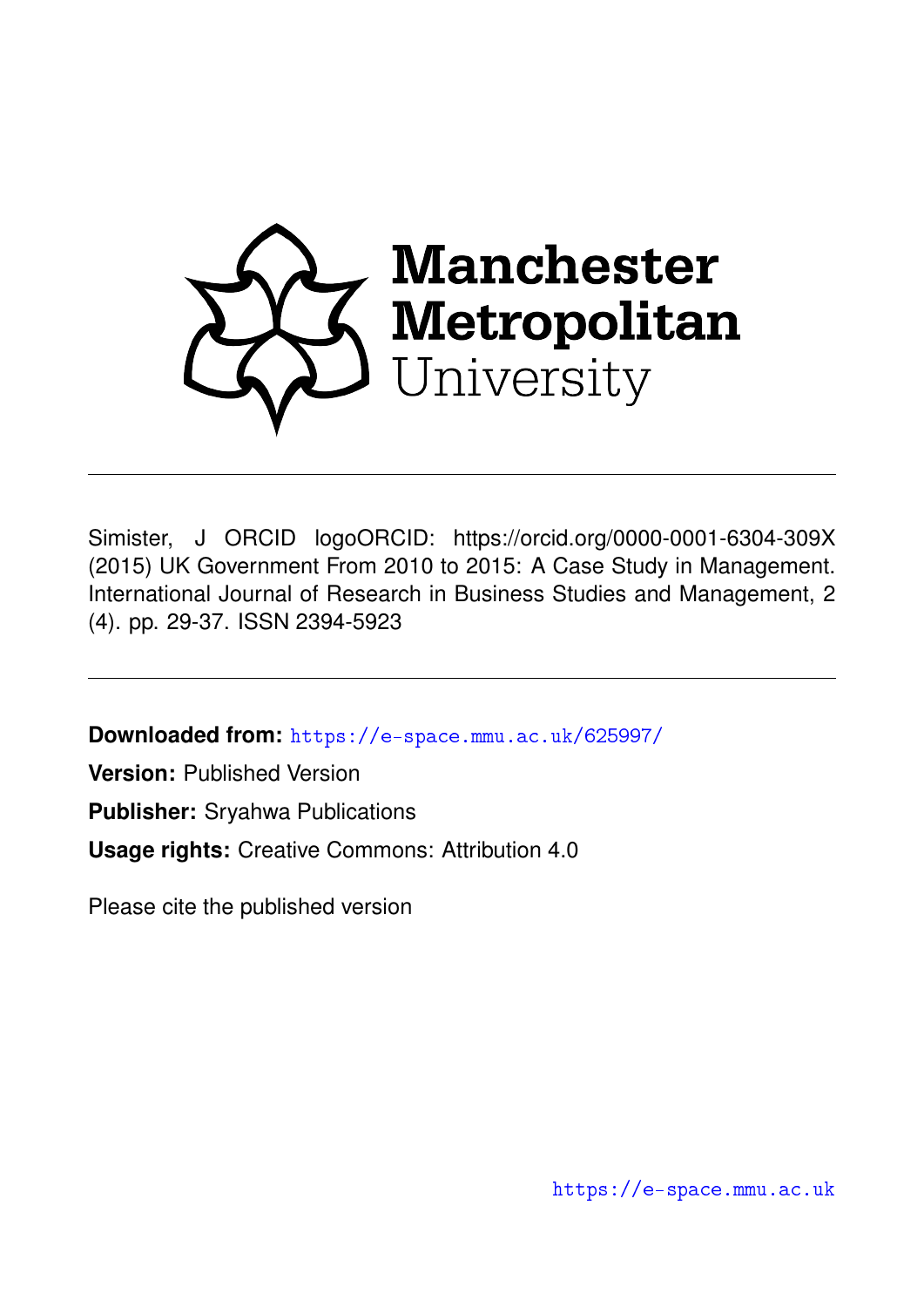# **UK Government From 2010 To 2015: A Case Study In Management**

John Simister1

*1 Accounting Finance & Economics Department, Manchester Metropolitan University, Manchester, UK*

# **ABSTRACT**

This paper investigates the effects of changing UK government policies from 2010 to 2015. It considers government spending, and the effects this had on UK government debt. Evidence in this paper suggests there was a critical period around 2012, which may have taken UK from sustainable growth to the edge of financial crisis. Future governments can learn from what happened in UK between 2010 and 2015: this paper is intended to shed light on the effects of choices made by the coalition government. A particular sequence of events may have shaped the UK economy's future: staff shortages, overwork, and illness, leading to poor judgement. Keynes [1] suggested we should learn from history: "I do not know which makes a man more conservative – to know nothing but the present, or nothing but the past".

#### **Keywords:**

UK; 2008 global financial crisis; recession; government policy; civil service

## **INTRODUCTION**

There is widespread agreement among economists that problems in the USA sub-prime housing market led to a global financial crisis around 2008, and that the U.K. government responded successfully to the problem from 2008 to 2010 [2]; by 2009, the UK economy seemed to have turned a corner: the commercial banks which seemed most vulnerable had been supported by the government, and there were signs of economic recovery.

This paper investigates the UK economy from May 2010 to May 2015. Many countries had increased government debt in this period; this paper investigates some reasons for increasing debt in UK. From  $6<sup>th</sup>$  May 2010 to  $6<sup>th</sup>$  May 2015, the UK government was a coalition of two political parties: Conservatives and Liberal Democrats. George Osborne, as the Chancellor of the Exchequer, was responsible for the government's financial decisions. There have been controversies about economic decisions made by the UK government from 2010 to 2015, such as 'Quantitative Easing', 'Universal Credit', and 'Big Society': they may have led to large increases in the UK debt-to-GDP ratio. Seemingly mundane factors such as overtime may have had large effects on government effectiveness. This paper investigates these events, and finds evidence that a period around 2012 seems to have been a critical time in UK history; in particular, growing UK debt is a cause for concern.

Reinhart & Rogoff [3] claimed that if government debt exceeded 90% of GDP, this harms economic growth: "the relationship between government debt and real GDP growth is weak for debt/GDP ratios below a threshold of 90 percent of GDP. Above 90 percent, median growth rates fall by one percent, and average growth falls considerably more. We find that the threshold for public debt is similar in advanced and emerging economies". More recent evidence on the 90% threshold suggests rising debt is the problem: if debt is over 90% but falling, it seems manageable [4].

The following section of this article reports previous evidence on the UK economy from 2010 to 2015, in the form of a 'time-line' of events related to UK government economic policy. There is insufficient space to analyse all aspects of UK history for this five-year period, so this summary of recent history is highly selective. More research is needed.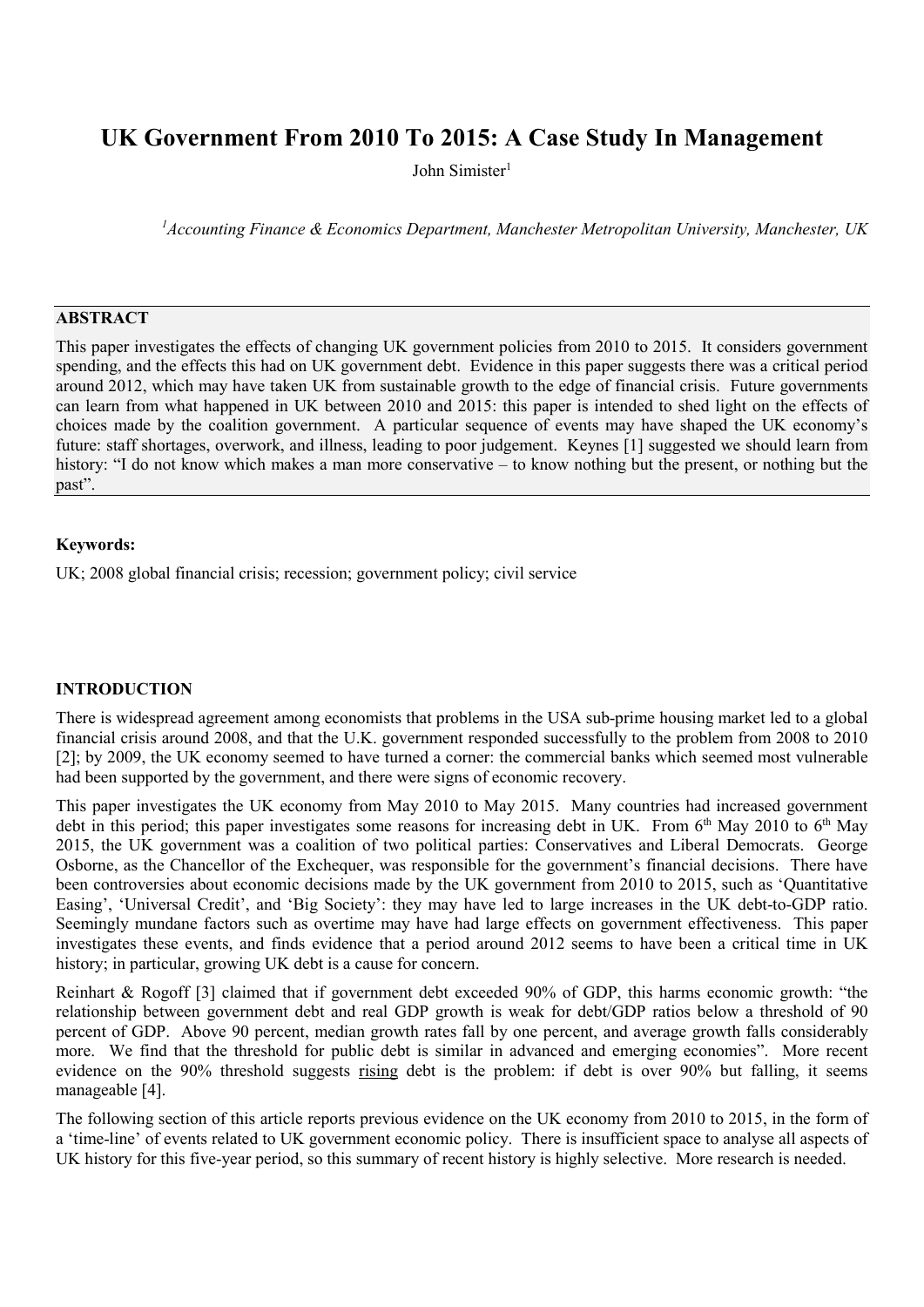# **LITERATURE REVIEW**

There is widespread agreement that the UK government from 2005 to 2010 reacted effectively to the global financial crisis [2]; "UK monetary policy in the period 2007 to 2009 appeared successful; policy-makers learned the right lessons from the 1930s Great Depression" [5]. Joyce et al. [6] report economic growth returned in 2009.

George Osborne, as the Chancellor of the Exchequer, was responsible for UK economic policy from 2010 to 2015. He doesn't consider himself an economist [7], and does not have an economics degree or even A-level [7]. This suggests the role of economists working in the UK civil service would be more important than usual, from 2010 to 2015. There were dramatic changes to UK government policy after the General Election in May 2010: "The 2010 Spending Review planned to cut investment spending by departments in real terms by 15.9% over the four years up to 2014–15 […] illustrating the stark difference between the coalition's spending plans and those of other governments over the last 35 years" [8]. UK economic growth slowed from 2010 [6].

Ganesh [7] comments that in the 2011 Autumn statement, "Osborne reported some of the bleakest economic news the country had heard since the Second World War". The Bank of England encouraged the Treasury to improve its planning for a possible imminent crisis – but Bank employees thought it too dangerous to criticise George Osborne's in public, because such criticism might damage confidence: "The Committee made an initially private recommendation to HM Treasury that its contingency planning should be as comprehensive as possible and include arrangements for recapitalisation, and the restructuring of bank liabilities in circumstances in which their survival was threatened. It judged that publishing on 3 October 2011 this recommendation in the record of its meeting would be contrary to the public interest given the risk of further undermining already fragile market sentiment" [9].

Osborne said that 2012 was "probably the most difficult year for me in this parliament" […] "I got myself into a position where I wasn't popular" [10], perhaps referring to the audience at the 2012 Olympics medal ceremony [7]. Elliot [11] wrote "George Osborne is under mounting pressure to moderate his austerity strategy after the International Monetary Fund went public with fears that the pace of budget cuts is too severe for Britain's ailing economy". Hutton [12] considered Chancellors of the Exchequer in the preceding 34 years, and wrote "None would have introduced a budget as ruinous as Osborne's this spring. All would have been more intellectually interested in how to deliver growth in the wake of a credit crunch. All would have been more suspicious about King's overconfident advice. None would have demeaned themselves by trying and failing to smear a shadow chancellor, as Osborne did Ed Balls. Most suffered calamities, but none as self-made as Osborne's. Cameron faces the decision of his life: to sink with his friend or fire him and rescue his government" [12]. There seems to have been a period around 2012 when the UK Treasury faced various challenges, some of which are examined in this paper; for example, European Commission [13] report "The ONS confirmed that no data were currently available to provide a breakdown into increase/reduction of loans […] It was previously expected that the Flow of Funds project would deliver these disaggregated. The ONS explained that the scope of the Flow of Funds project had changed […] it was necessary to secure the required data on government loans via a separate exercise". Problems also occurred in other UK government areas: "It is extremely disappointing that the litany of problems in the Universal Credit Programme were often hidden by a culture prevalent in the Department which promoted only the telling of **"**good news**"**. For example, officials were aware that a critical report highlighting many of these issues had been discussed internally for months. Indeed, there are real doubts over when officials became aware of these problems and it is difficult to conceive, based on the evidence we were presented with, that officials within the Department did not know of them before July 2012" [14]. Hutton [12] wrote "George Osborne's tenure at the Treasury has been a disaster".

Reinhart & Rogoff [15] suggested some European governments are in denial, i.e. unable to accept the crisis they face: "In Europe, where the financial crisis transformed into sovereign debt crises in several countries, the current phase of the denial cycle is marked by an official policy approach predicated on the assumption that normal growth can be restored through a mix of austerity, forbearance, and growth". Bell & Van Reenen [16] imply criticism for Osborne's tax cuts for rich bankers in 2013. Independent credit-rating agencies downgraded the status of the UK government in 2013, implying lending to the UK government had become more risky [17].

Keynes & Tetlow [8] expressed concern at UK government plans: "If current policy were to be implemented [...] spending on public services (defined as total spending less that on social security and debt interest, and alternatively as 'general government consumption') will be at its lowest level since records began in 1948–49 […] It is unlikely that the large cuts will be implemented without some fall in either the quantity or quality of public services, in which case voters may find such cuts to public services spending unpalatable".

Bennett [18] wrote "economists and other experts have rounded on the chancellor's proposal. Speaking to the Huffington Post UK, former Treasury adviser James Meadway said: "Osborne's aim to generate a surplus is foolish but, I'd suggest, unlikely to be achieved if it is attempted - on current evidence, the economy will crash before that surplus is ever achieved"". The remainder of this paper considers new evidence on what happened in the UK government – and why.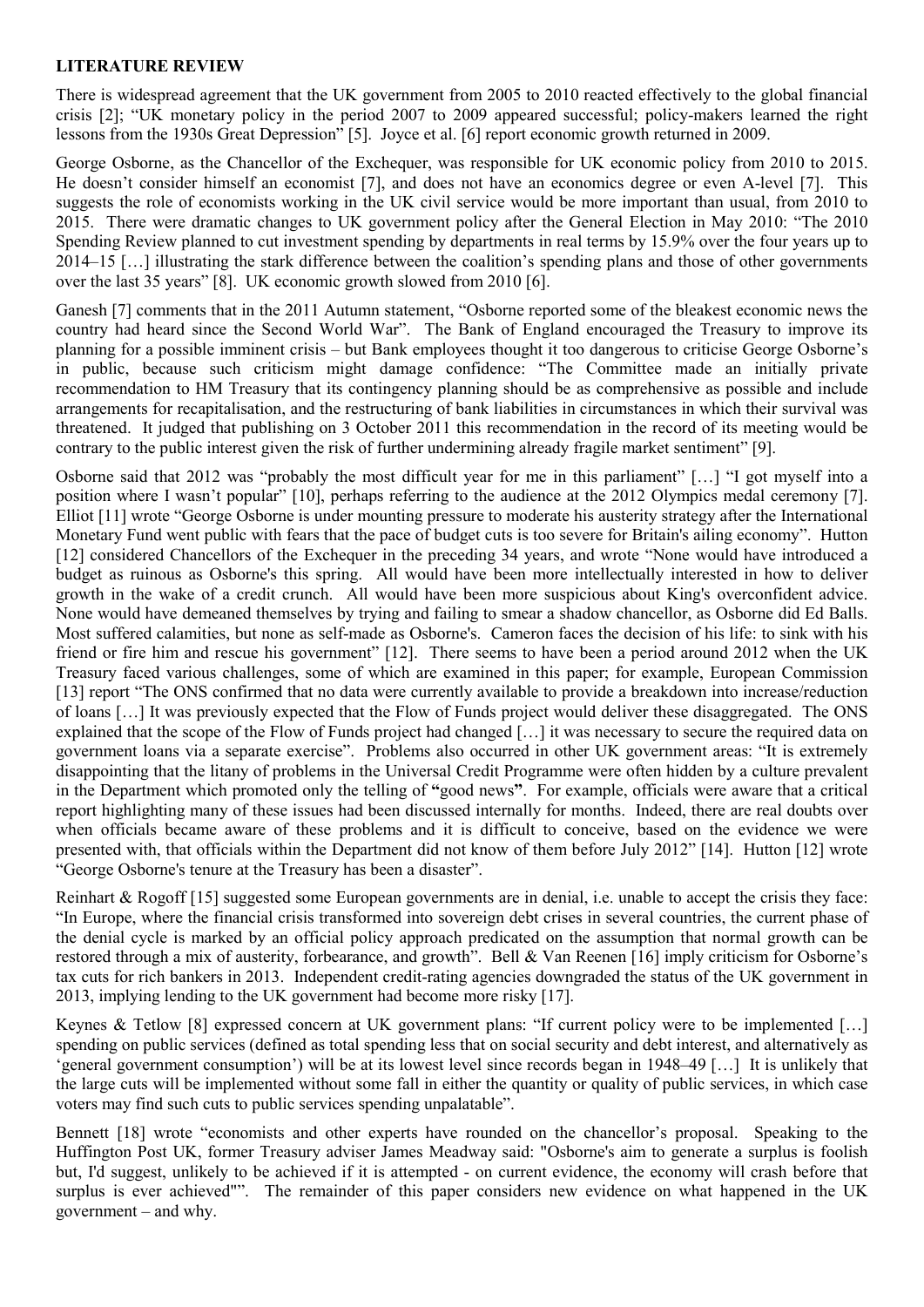#### **DATA AND METHODS**

This paper uses data from the 'Labour Force Survey' (LFS) carried out by the UK government: it is a survey of households living at private addresses [19]. Data from quarterly LFS surveys are available from 1992. LFS uses a panel design, where each person interviewed stays in the sample for five consecutive quarters; it uses unclustered sampling – covering the whole of the UK, but with only partial coverage of people in Scotland north of the Caledonian Canal [19]. This paper uses all quarterly LFS surveys from 2004 to the most recent data available at the time of writing, December 2014. LFS surveys include very large samples: for example, LFS samples in 2014 include 398,637 people. LFS includes people who are employed, unemployed, and people not seeking paid work (e.g. retired people). Variable PUBLICR identifies government employees: "The public sector comprises central government, local government and public corporations" [20]. LFS variable ICDM is used to identify each person's (main) job; for this paper, economists are defined as people with their job as category 70229, 72200, and 84130 [21]. Weighting is not used for this paper.

## **RESULTS**

The following Charts are based on LFS survey data, and are intended to give insights into the UK economy during the period from 2010 to 2015.







Economic opinions could be divided about Chart 1. Keynesian economists (who generally advocate a more active government) might suggest the government should have spent more from 2010 to 2015, to get the economy moving; but neoclassical economists (who prefer a more free-market economy) may welcome the reduced earnings of government employees from 2010. Note, however, that the extent of austerity in UK from 2010 seems to be limited. Other LFS data (not reported here, due to limited space) indicates that there has been a small decline in the number of civil servants since 2010; as explained below, this may have had a disproportionate effect of the effectiveness of UK government departments such as the Treasury.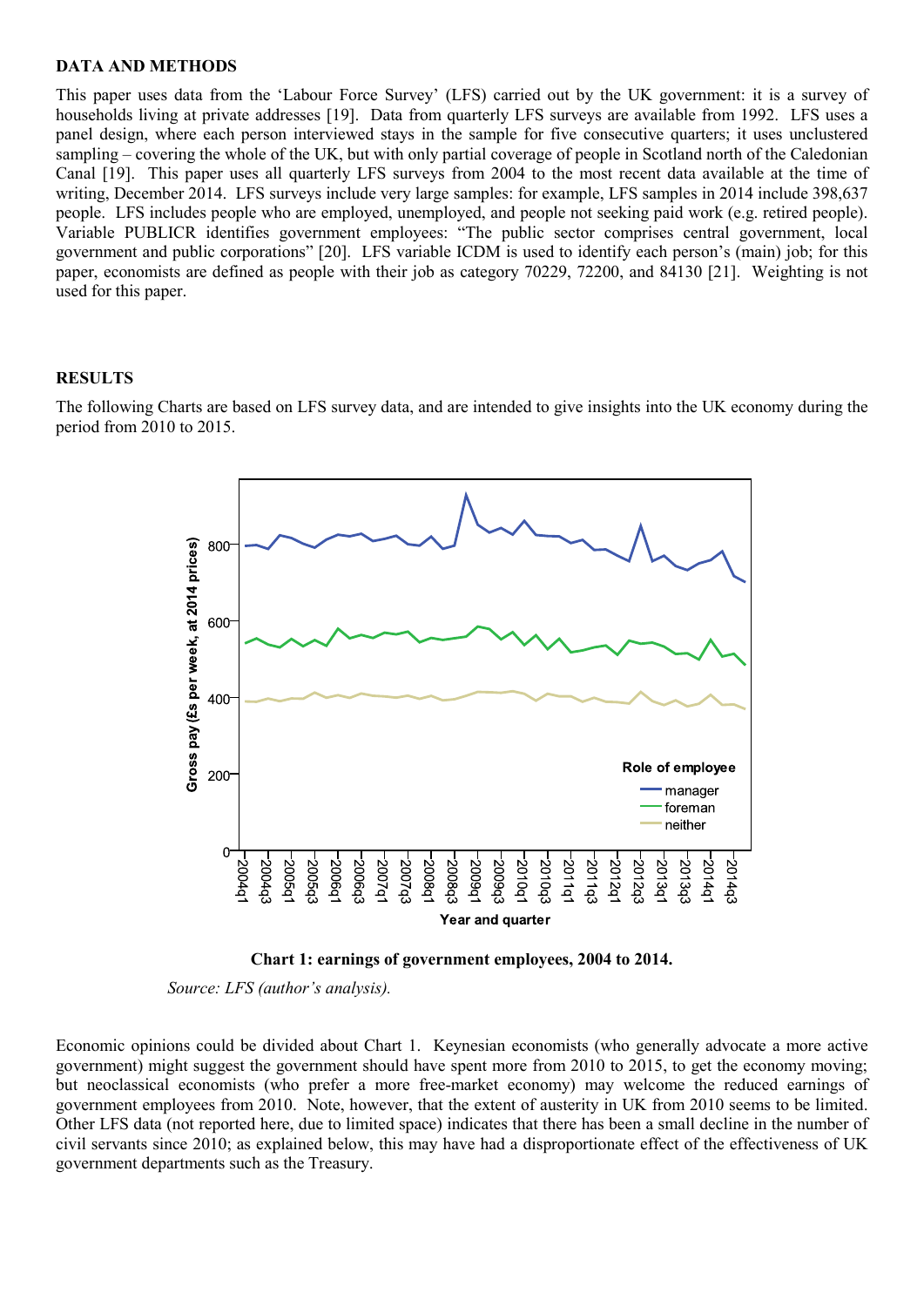

**Chart 2: fraction of government employees who are economists, 2009 to 2014.**

*Source: LFS (author's analysis).*

Chart 2 indicates a change in the fraction of civil servants hired as 'economists' (using the definition in the 'Data and methods' section): from 2010 to about 2012, fewer economists were employed in the civil service; 'economist' refers to the LFS respondent's job title, not to their degree (most 'economists' were not graduate, according to the author's analysis of LFS data). Data in Chart 2 is only available from 2009, so the horizontal axis on Charts 2 to 4 has been adjusted for comparability with Chart 1.

According to Ganesh [7], George Osborne always feared the "cloying inertia" of the civil service; and the 2010-15 coalition government felt civil servants were hostile [7]. The falling number of economists might have been a result of civil servants being deployed from economics jobs into other civil servant jobs – but there is a large increase in the number of private-sector economists from around 2012, according to the author's analysis of LFS data. The shortage of economists may have led to unfortunate results for the UK government, as discussed below.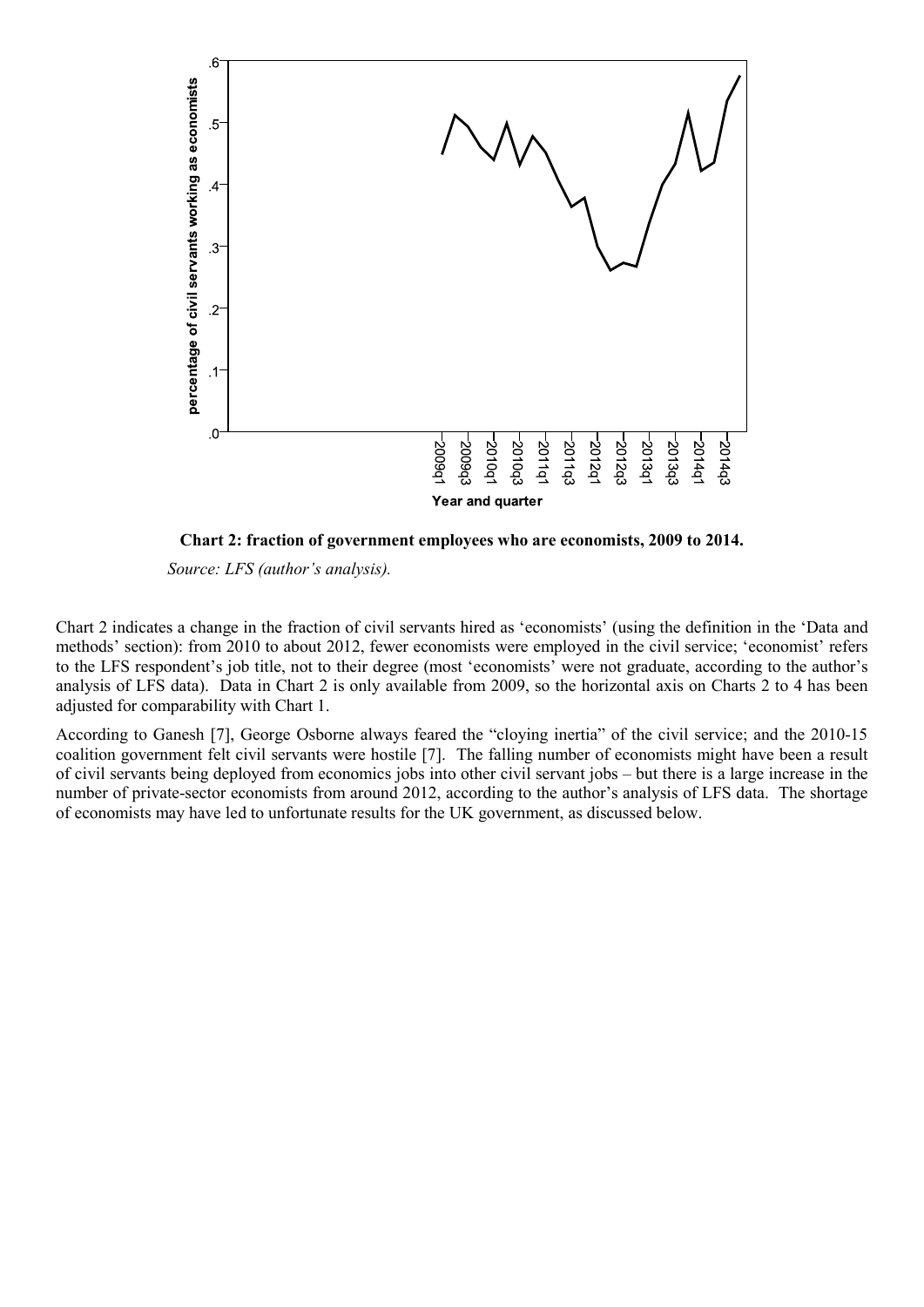

**Chart 3: unpaid overtime by government employees, 2009 to 2014.**

*Source: LFS (author's analysis).*

Chart 3 shows how UK much unpaid overtime was done by government employees; it indicates that in 2013, they worked more hours than would be expected of a full-time employee (over 7 hours per week more, in the first quarter of 2013). This may seem a desirable result: why pay economists for overtime, if they are prepared work for nothing? However, Chart 4 suggests this is not a situation which is sustainable for long: there was a large increase in the number of health problems among government economists around 2013 to 2014 – up to about 47%; space does not permit a thorough investigation, but some economists said they felt mental stress and depression. It is not clear from LFS data if this kept staff away from work; but it would be expected to impair their performance. The next question is: does it matter if there are few government economists, or if almost half of the economists are ill? The remainder of this paper considers how successfully these economists performed.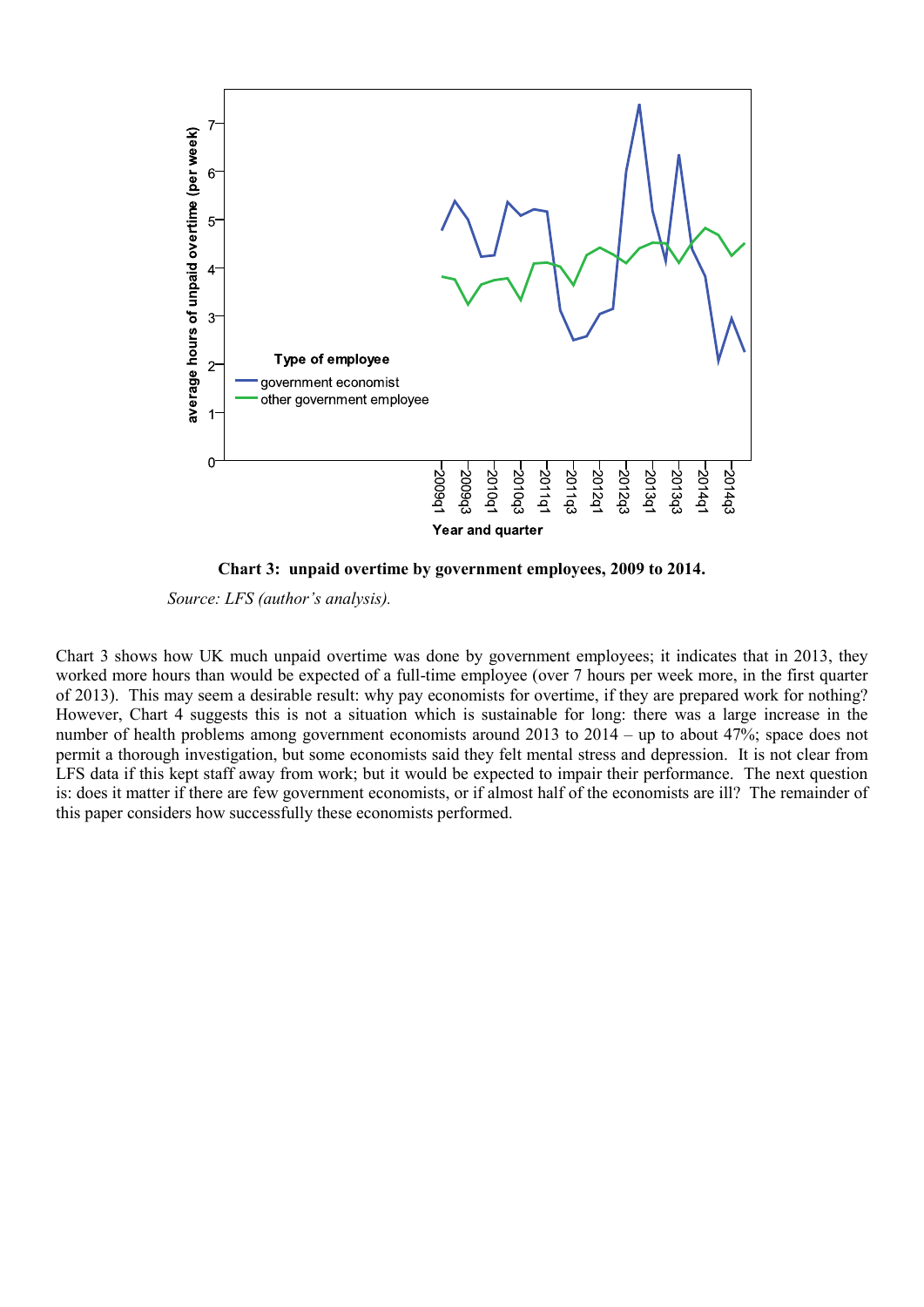

**Chart 4: health problems among government employees, 2009 to 2014.**

*Source: LFS (author's analysis).*

There has been concern about whether UK government finances have been well-managed; for example, consider the government's attempts to initiate the 'Universal Credit' system: "The Department expects to spend £2.4 billion up to April 2023 on implementing Universal Credit […] **Management of the Universal Credit programme has been extraordinarily poor.** Oversight has been characterised by a failure to understand properly the nature and enormity of the task, a failure to monitor and challenge progress regularly, and a failure to intervene promptly when problems arose" [14; emphasis in original]. "The lack of oversight allowed the Department's Universal Credit team to become isolated and defensive, undermining its ability to recognise the size of the problems the programme faced and to be candid when reporting progress. The programme's ambitious timescale and protected resources created the inevitable risk of a fortress culture developing. This risk should have been mitigated by robust management information and stronger monitoring by senior staff within the department which might have given clear and early insights into progress. Risk was not well managed and the divergence between planned and actual progress could and should have been spotted and acted upon earlier. The Department only reported good news and denied the problems that had emerged" [14]. There have been other problems: "purchase orders, one for £22.6 million and one for £1.1 million, were approved by a personal assistant to the Programme Director whose delegated financial authority at the time of approvals was only £10 million […] the precise extent is as yet unknown because the Department's impairment review is not yet complete, relying so far on supplier self-assessment" [14]. "There has been a shocking absence of financial and other internal controls and we are not yet convinced that the Department has robust plans to overcome the problems that have impeded progress" [14].

Another government project had problems: "Network Rail had a large amount of debt (guaranteed by government) which increased to around GBP 27 billion (nearly 2% GDP) in the financial year 2011/12 and, according to the annual report published in April 2012, was set to increase to around GBP 33 billion by 2013/14" [13]. It would be helpful to know if it was well-spent; but "Limitations in Network Rail's information on its own costs are hampering the ability of the Office of Rail Regulation to judge the genuineness of the efficiency savings reported by Network Rail […] However, there are continuing limitations in the robustness and coverage of Network Rail's unit cost information. These need to be addressed promptly to improve confidence that future efficiency targets accurately reflect Network Rail's potential for sustainable savings, as the efficiency gap narrows, and that reported savings correctly reflect efficiency gains actually achieved […] The Regulator can specify objectives for Network Rail's management incentive plan, but has in the past expressed surprise at the levels of executive bonuses" [22].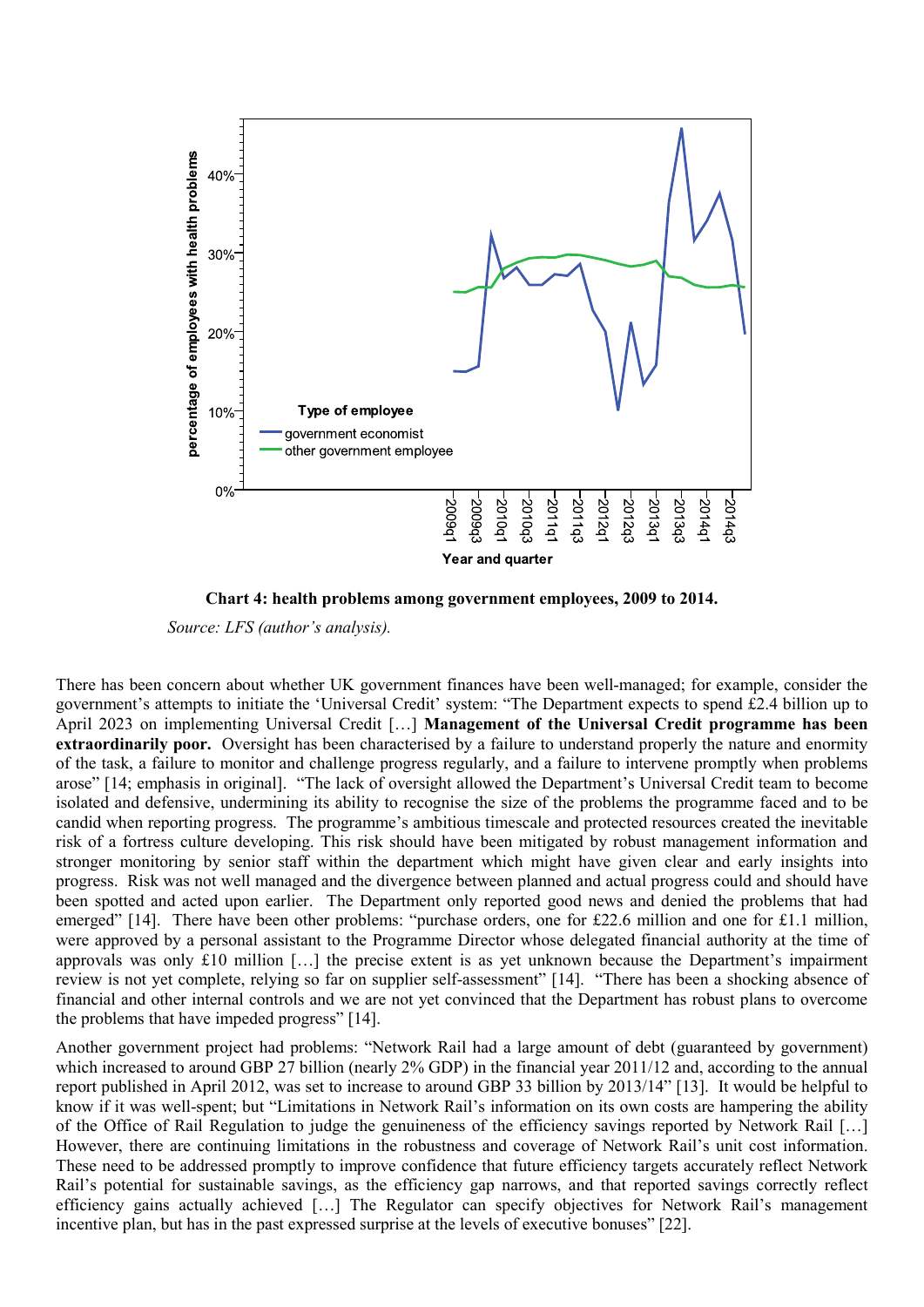HM Treasury [23] reports 725 'Private Finance Initiative' (PFI) projects, together worth £54.2 Billion. In 2012, "The Chancellor unveiled 500 potential infrastructure projects, worth about £250bn, that would be kick-started by £20bn of investment from pension funds. Forty projects were identified as a priority. However, eight months on the critics have only grown louder. Priority projects remain on the drawing board, just £2bn of potential investment has been found from pension funds, and the construction industry has accused the Government of delaying vital decisions and failing to turn plans into reality" [25]; critics suggested it was a mistake to focus on projects such as 'High Speed 2', because they took too long to implement.

Another government initiative was privatisation of Royal Mail; it raised £3.3 Billion for the government [26], but the 2010-15 coalition government spent £8.9 billion on the Royal Mail pension fund [24]. The 2010-15 coalition government reinvigorated the 'Right to Buy' scheme, intended to help people purchase their own home; the cost is estimated at £8.1 Billion [27]. A separate scheme, 'Help to Buy', aims to support first-time house-buyers; but it seemed to cause a house-price bubble [28].

Another policy was 'Big Society', attempting to encourage charitable and other groups to take over some roles currently carried out by the government. Wright [29] reports problems with the 'Big Society' approach; Slocock et al. [30] wrote "the Big Society has failed to deliver against its original goals. Attempts to create more social action, to empower communities and to open up public services, with some positive exceptions, have not worked. The Big Society has not reached those who need it most". Empirical evidence suggests the 'Big society' approach could never have worked [31].

'Quantitative Easing' (QE) is a method whereby the government in some countries tried to stimulate their economy: it is a form of 'monetary policy', which can be used even if central banks cannot lower the interest-rate they use for lending to commercial banks because the interest-rate is already around zero. QE includes making credit available to commercial banks, and buying financial assets [2]. Under Osborne's leadership, the UK government carried out 'Quantitative Easing' on a huge scale via the 'Asset Purchase Facility'; this may lead to costs for UK taxpayers [13]. From 6<sup>th</sup> May 2010 to 16<sup>th</sup> April 2015 (approximately the period of the coalition government), the Bank of England purchased £175 Billion of financial assets [32]; it is not clear how much will need to be repaid by HM Treasury (HMT, part of UK government): "any financial losses as a result of the asset purchases are borne by HMT […] The size of these quarterly transfers, and the ultimate net amount transferred to or from the APF, is uncertain" [33]. IMF suggests QE could cost UK taxpayers £80 Billion [34].

UK 'General government gross debt' rose from 76.4% of GDP in 2010, to 89.5% of GDP in 2014 [39]; this suggests it passed the 90% level in 2015. As discussed in the literature review, economists such as Reinhart & Rogoff suggest a 90% debt-to-GDP ratio may be a point-of-no-return. UK governments could consider the experiences of other highlyindebted countries, such as Japan (decades of recession), Argentina (where the 2005 debt default & restructuring lead to ongoing legal action), and Greece (austerity has been imposed by institutions such as the European Central Bank). In 2015, UK faced a crisis associated with a high level of UK government debt: UK is fast approaching the 90% debtto-GDP ratio, which could lead UK into a downward spiral of increasing interest-rates – as commercial firms lose confidence in the UK government's ability to repay its debts.

An IFS report stated, about the situation left by George Osborne: "this level of borrowing would result in debt continuing to increase as a share of national income in future, and is, therefore an unsustainable position for the public finances in the long run" [35]. The Conservative Party's 2015 election campaign claims they will reduce UK government debt within a few years, but their claims seem inconsistent – implying: "An increase in tax revenues of 0.2% of national income, yet their detailed tax announcements are a net giveaway of 0.1% of national income. A reduction in social security spending of 0.6% of national income, yet their detailed policies bring in only just over a tenth of that amount. A reduction in departmental spending of 2.5% of national income, yet their policies imply (relative to a real freeze) an increase in spending of 0.3% of national income" [35]. Crawford et al. appear sceptical about the feasibility of a Conservative government to achieve their stated aims: "by providing so much detail on the areas where they plan to increase spending (such as the NHS), while providing no hint of the need for cuts elsewhere, they risk giving a misleading impression of what public service spending under a Conservative government would look like" [35]. This IFS report also criticises other UK parties – for example: "the Labour Party has provided disappointingly little information on exactly how much they would borrow if they were in government" [35].

## **CONCLUSION**

This paper suggests some useful lessons about management. The UK civil service experienced a turbulent time from 2010 to 2015. It seems, from evidence in this paper, that there was a sequence of events – the coalition government (and especially George Osborne) were hostile to state employees, which may be related to staff shortages in the Treasury (at least among economists); the government economists attempted to perform their roles in a difficult time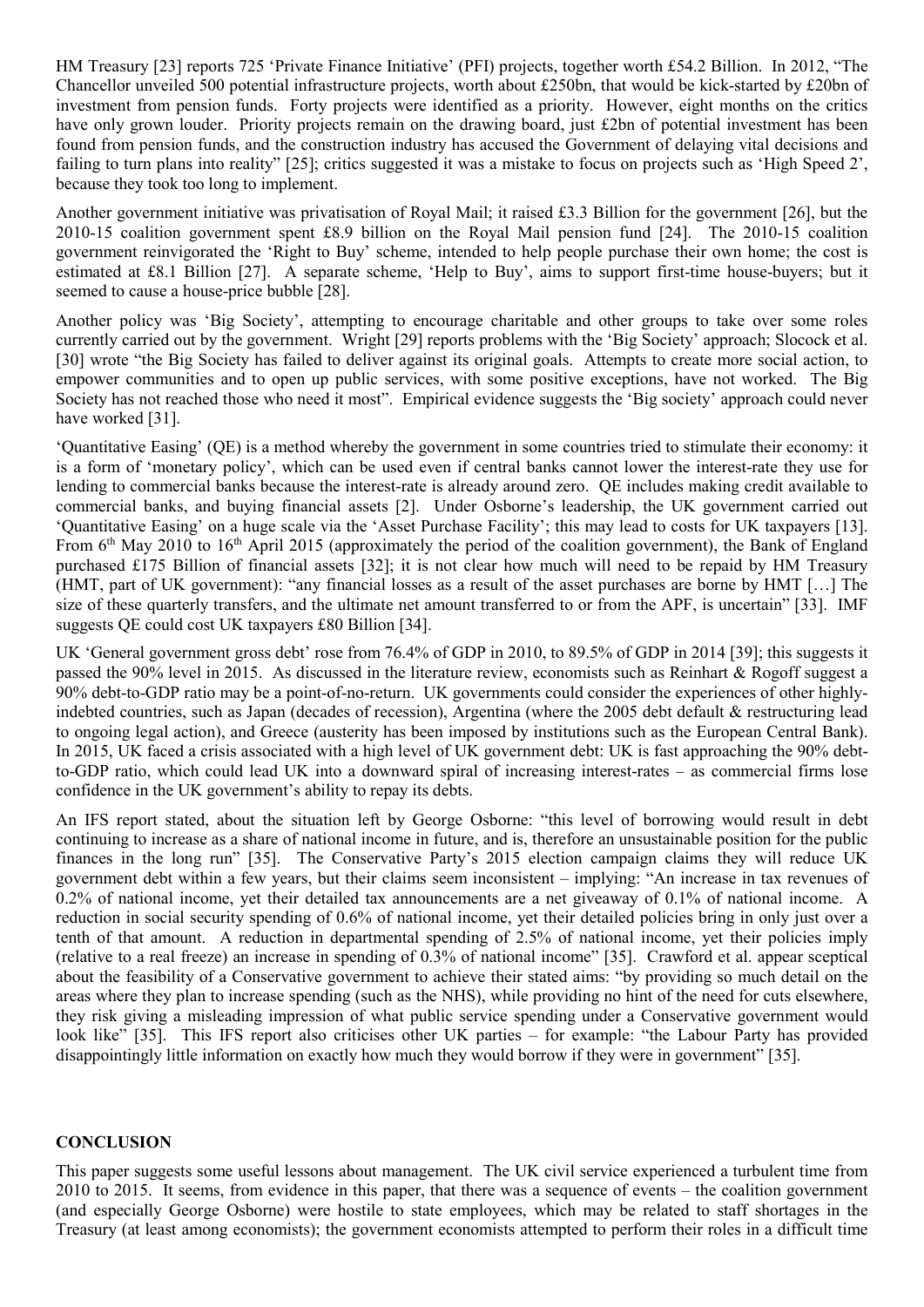for the UK economy, for example by carrying out unpaid overtime. As a result of staff shortages, long hours, and stress, many economists became ill. This paper should not be interpreted as a criticism of the UK civil service: in the opinion of the author, civil servants performed a heroic job in keeping the UK economy afloat. Unfortunately, it appears that management problems led to many mistakes being made, leading to an astonishingly large debt.

To put the increase in UK government debt in context (not adjusting for inflation), focusing purely on the financial cost to UK taxpayers, the Falklands war in 1982 was estimated at £700 Million; Iraq & Afghanistan wars combined were estimated to have cost £8 Billion [36] [37]. Data in [38] indicates UK gross government debt rose from £1,190.4 Billion in 2010 to £1,688.7 Billion in 2015: an increase of £498.3 Billion (not controlling for inflation). This would be enough to have fought many wars, but taxpayers might have preferred the government not to spend it at all. Chart 1 in this paper makes it clear that civil servants generally earned less, not more, in 2015 than they did in 2010. Presumably future research by historians will clarify how much project (Universal Credit, etc.) absorbed this heightened government spending.

Between 2010 and 2015, UK government debt rose close to the 90% debt-to-GDP ratio: if the debt-to-GDP level exceeds 90%, there tends to be increasing interest-rates, because commercial investors think the country may be unable to repay their debts. If the UK economy recovers, the debt-to-GDP ratio will be a problem for decades – requiring high taxes to pay interest, and reducing economic growth. "Substantial risks remain to the structural position of the public finances. These risks include external economic shocks, such as those set out in paragraph A5, public spending pressures and weak receipts growth driven by disappointing earnings growth […] the European Commission forecasts that this year the UK will have the third largest deficit and the largest structural deficit in the European Union" [39].

Osborne's lack of economics training has been "endlessly invoked by Osborne's doubters" [7]; but evidence in this paper suggests it is Osborne's management abilities, rather than economics knowledge, which led the UK economy to the brink.

### **ACKNOWLEDGEMENT**

Data from the 'Labour Force Survey', commissioned by the UK government, are obtained via the UK Data Archive; and are used by permission. All interpretations in this paper are the responsibility of the author, and may not reflect the views of the UK government.

#### **REFERENCES**

- [1] Keynes J.M. (1926), 'The end of *laissez-faire',* [www.panarchy.org/keynes/laissezfaire.1926.html](http://www.panarchy.org/keynes/laissezfaire.1926.html) downloaded 12th April 2015.
- [2] Dobbs R., Lund S., Koller T. & Shwayder A. (2013), 'QE and ultra-low interest rates: Distributional effects and risks', McKinsey Global Institute: discussion paper, [www.mckinsey.com/insights/economic\\_studies/qe\\_and\\_ultra\\_low\\_interest\\_rates\\_distributional\\_effects\\_and\\_risks](http://www.mckinsey.com/insights/economic_studies/qe_and_ultra_low_interest_rates_distributional_effects_and_risks) downloaded 22nd April 2015.
- [3] Reinhart C.M. & Rogoff K.S. (2010), 'Growth in a Time of Debt', NBER Working Paper No. 15639. DOI: 10.3386/w15639 [www.nber.org/papers/w15639](http://www.nber.org/papers/w15639) downloaded  $4<sup>th</sup>$  April 2015.
- [4] Pescatori A., Sandri D. & Simon J. (2014), 'Debt and growth: is there a magic threshold?' IMF working paper WP/14/34.<https://www.imf.org/external/pubs/ft/wp/2014/wp1434.pdf> downloaded 18th April 2015
- [5] Kay A. (2011), 'UK monetary policy change during the Financial Crisis: paradigms, spillovers, and goal coordination', Journal of Public Policy, 31(2): 143-61. doi:10.1017/S0143814X11000055
- [6] Joyce M., Miles D., Scott A. & Vayanos D. (2012), 'Quantitative Easing and unconventional monetary policy an introduction', The Economic Journal, 122 (564): F271–88. doi: 10.1111/j.1468-0297.2012.02551.x
- [7] Ganesh J. (2012), George Osborne, The Austerity Chancellor, Biteback: London.
- [8] Keynes S. & Tetlow G. (2014), 'Survey of public spending in the UK', IFS Briefing Note BN43, Institute for Fiscal Studies: London, doi:10.1920/bn.ifs.2003.0043
- [9] Bank of England (2011), 'Record of the interim financial policy committee meeting 20 September 2011', [www.bankofengland.co.uk/publications/Pages/Records/fpc/2011/record1110.aspx](http://www.bankofengland.co.uk/publications/Pages/Records/fpc/2011/record1110.aspx) downloaded 23rd April 2014.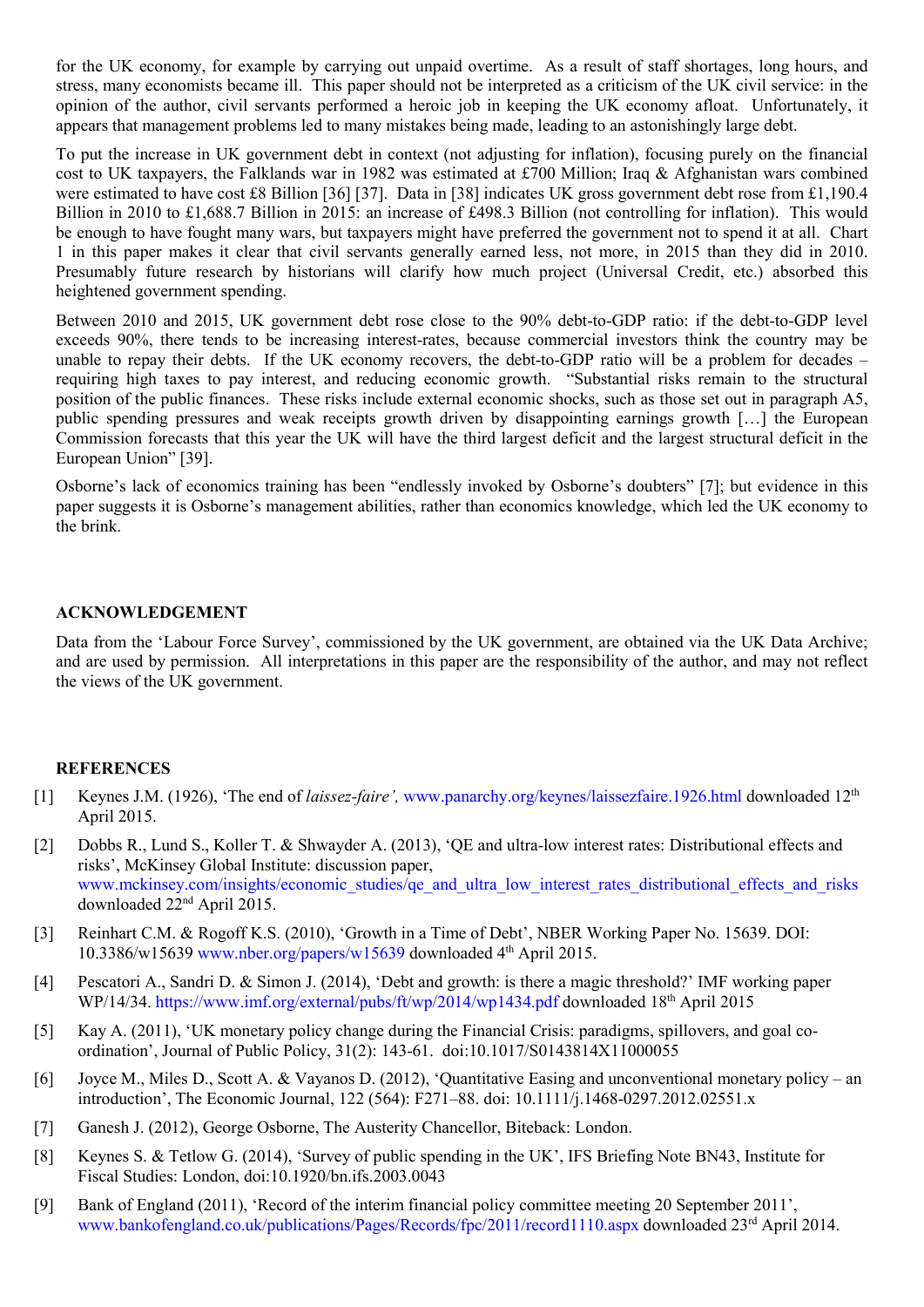- [10] Parker G. (2015), 'The reinvention of George Osborne', Financial Times 6<sup>th</sup> March 2015, [www.ft.com/cms/s/2/d1d65690-c2ae-11e4-a59c-00144feab7de.html#axzz3VhXxd4RD](http://www.ft.com/cms/s/2/d1d65690-c2ae-11e4-a59c-00144feab7de.html#axzz3VhXxd4RD) downloaded 22nd April 2015.
- [11] Elliot L. (2013), 'IMF puts pressure on George Osborne with criticism of cuts', The Guardian 16<sup>th</sup> April 2013, [www.theguardian.com/business/2013/apr/16/imf-pressure-george-osborne-cuts](http://www.theguardian.com/business/2013/apr/16/imf-pressure-george-osborne-cuts) downloaded 12th April 2014.
- [12] Hutton W. (2012), 'George Osborne is the worst of all the British chancellors I've known', The Guardian 28<sup>th</sup> July 2012, [www.theguardian.com/politics/2012/jul/28/george-osborne-disaster-will-hutton](http://www.theguardian.com/politics/2012/jul/28/george-osborne-disaster-will-hutton) downloaded 23rd April 2015.
- [13] European Commission (2013), 'Final findings: EDP dialogue visit to the United Kingdom, 24-25 January 2013', Unit D-3: Excessive Deficit Procedure (EDP) 2, Luxembourg, 12<sup>th</sup> August 2013. <http://ec.europa.eu/eurostat/documents/1015035/3991223/Final-findings-EDP-dial-visit-UK-Jan-2013.pdf> downloaded 22nd April 2015.
- [14] House of Commons Committee of Public Accounts (2013), 'Universal Credit: early progress: Thirtieth Report of Session 2013–14', HC 619, published on 7 November 2013, London: The Stationery Office. [www.parliament.uk/business/committees/committees-a-z/commons-select/public-accounts](http://www.parliament.uk/business/committees/committees-a-z/commons-select/public-accounts-committee/news/universal-credit-report)[committee/news/universal-credit-report](http://www.parliament.uk/business/committees/committees-a-z/commons-select/public-accounts-committee/news/universal-credit-report) downloaded 17<sup>th</sup> April 2015.
- [15] Reinhart C.M. & Rogoff K.S. (2013), 'Financial and Sovereign Debt Crises: Some Lessons Learned and Those Forgotten', IMF Working Paper WP/13/266[. https://www.imf.org/external/pubs/ft/wp/2013/wp13266.pdf](https://www.imf.org/external/pubs/ft/wp/2013/wp13266.pdf) downloaded 18<sup>th</sup> April 2015.
- [16] Bell B. & Van Reenen J. (2014), 'Bankers and their bonuses', The Economic Journal, 124(574): F1-21.
- [17] BBC (2013), 'Fitch downgrades UK credit rating to AA<sup>+</sup>', 19<sup>th</sup> April 2013 [www.bbc.co.uk/news/business-](http://www.bbc.co.uk/news/business-22219382%20downloaded%2016th%20April%202015)22219382 downloaded 16<sup>th</sup> April 2015.
- [18] Bennett A. (2015), "George Osborne's Budget Surplus rule is 'Madness' and 'Risible', say experts", Huffington Post 15th January 2015, [www.huffingtonpost.co.uk/2015/01/15/osborne-budget-surplus-rule-panned\\_n\\_6476552.html](http://www.huffingtonpost.co.uk/2015/01/15/osborne-budget-surplus-rule-panned_n_6476552.html) downloaded 23rd April 2015.
- [19] ONS (2011), 'User Guide, volume  $1 LFS$  background and methodology 2011', Office for National Statistics, [www.ons.gov.uk/ons/guide-method/method-quality/specific/labour-market/labour-market-statistics/index.html](http://www.ons.gov.uk/ons/guide-method/method-quality/specific/labour-market/labour-market-statistics/index.html) downloaded 23rd April 2014.
- [20] ONS (2015c), 'Public and Private Sector Employment', [www.ons.gov.uk/ons/rel/lms/labour-market](http://www.ons.gov.uk/ons/rel/lms/labour-market-statistics/february-2015/statistical-bulletin.html#tab-2--Public-and-Private-Sector-Employment--first-published-on-17-December-2014-)[statistics/february-2015/statistical-bulletin.html#tab-2--Public-and-Private-Sector-Employment--first-published-on-](http://www.ons.gov.uk/ons/rel/lms/labour-market-statistics/february-2015/statistical-bulletin.html#tab-2--Public-and-Private-Sector-Employment--first-published-on-17-December-2014-)[17-December-2014-](http://www.ons.gov.uk/ons/rel/lms/labour-market-statistics/february-2015/statistical-bulletin.html#tab-2--Public-and-Private-Sector-Employment--first-published-on-17-December-2014-) downloaded 23rd April 2015.
- [21] ONS (2015b), 'UK Standard Industrial Classification of Economic Activities 2007 (UK SIC 2007)', Office for National Statistics, [www.ons.gov.uk/ons/guide-method/classifications/current-standard-classifications/standard](http://www.ons.gov.uk/ons/guide-method/classifications/current-standard-classifications/standard-industrial-classification/index.html)[industrial-classification/index.html](http://www.ons.gov.uk/ons/guide-method/classifications/current-standard-classifications/standard-industrial-classification/index.html) downloaded 23<sup>rd</sup> April 2015.
- [22] NAO (2011), 'Regulating Network Rail's efficiency', National Audit Office, [www.nao.org.uk/report/regulating](http://www.nao.org.uk/report/regulating-network-rails-efficiency/)[network-rails-efficiency](http://www.nao.org.uk/report/regulating-network-rails-efficiency/) downloaded 24<sup>th</sup> April 2015.
- [23] HM Treasury (2013), 'Private Finance Initiative Projects: 2013 summary data', [https://www.gov.uk/government/uploads/system/uploads/attachment\\_data/file/267590/PU1587\\_final.pdf](https://www.gov.uk/government/uploads/system/uploads/attachment_data/file/267590/PU1587_final.pdf) downloaded 22nd April 2015.
- [24] ONS (2015a), 'Public sector finances bulletin', Office for National Statistics, [www.gov.uk/government/statistics/public-sector-finances-bulletin](http://www.gov.uk/government/statistics/public-sector-finances-bulletin) downloaded 18th April 2015.
- [25] Ruddick G. (2012), 'George Osborne's infrastructure plan on the rocks as critics grow: George Osborne's pledge to boost the economy through investment in infrastructure appears to be in tatters', The Telegraph 13<sup>th</sup> July 2012, [www.telegraph.co.uk/finance/newsbysector/constructionandproperty/9396226/George-Osbornes-infrastructure](http://www.telegraph.co.uk/finance/newsbysector/constructionandproperty/9396226/George-Osbornes-infrastructure-plan-on-the-rocks-as-critics-grow.html)[plan-on-the-rocks-as-critics-grow.html](http://www.telegraph.co.uk/finance/newsbysector/constructionandproperty/9396226/George-Osbornes-infrastructure-plan-on-the-rocks-as-critics-grow.html) downloaded 23rd April 2015.
- [26] Macalister, T. (2013), 'Royal Mail was worth £10bn, said JP Morgan. It sold for £6bn less', The Guardian, [www.theguardian.com/uk-news/2013/oct/24/royal-mail-worth-10bn-jp-morgan](http://www.theguardian.com/uk-news/2013/oct/24/royal-mail-worth-10bn-jp-morgan) downloaded 18<sup>th</sup> April 2015.
- [27] Office for Budget Responsibility (2012), 'Economic and fiscal outlook', Cm 8303, The Stationery Office: London. <http://budgetresponsibility.org.uk/pubs/March-2012-EFO1.pdf> downloaded 18<sup>th</sup> April 2015.
- [28] Fearn H. (2015), 'Help to Buy scheme is inflating house prices', The Independent, 20<sup>th</sup> March 2015, [www.independent.co.uk/news/uk/home-news/help-to-buy-scheme-is-inflating-house-prices-10124042.html](http://www.independent.co.uk/news/uk/home-news/help-to-buy-scheme-is-inflating-house-prices-10124042.html) downloaded 18th April 2015.